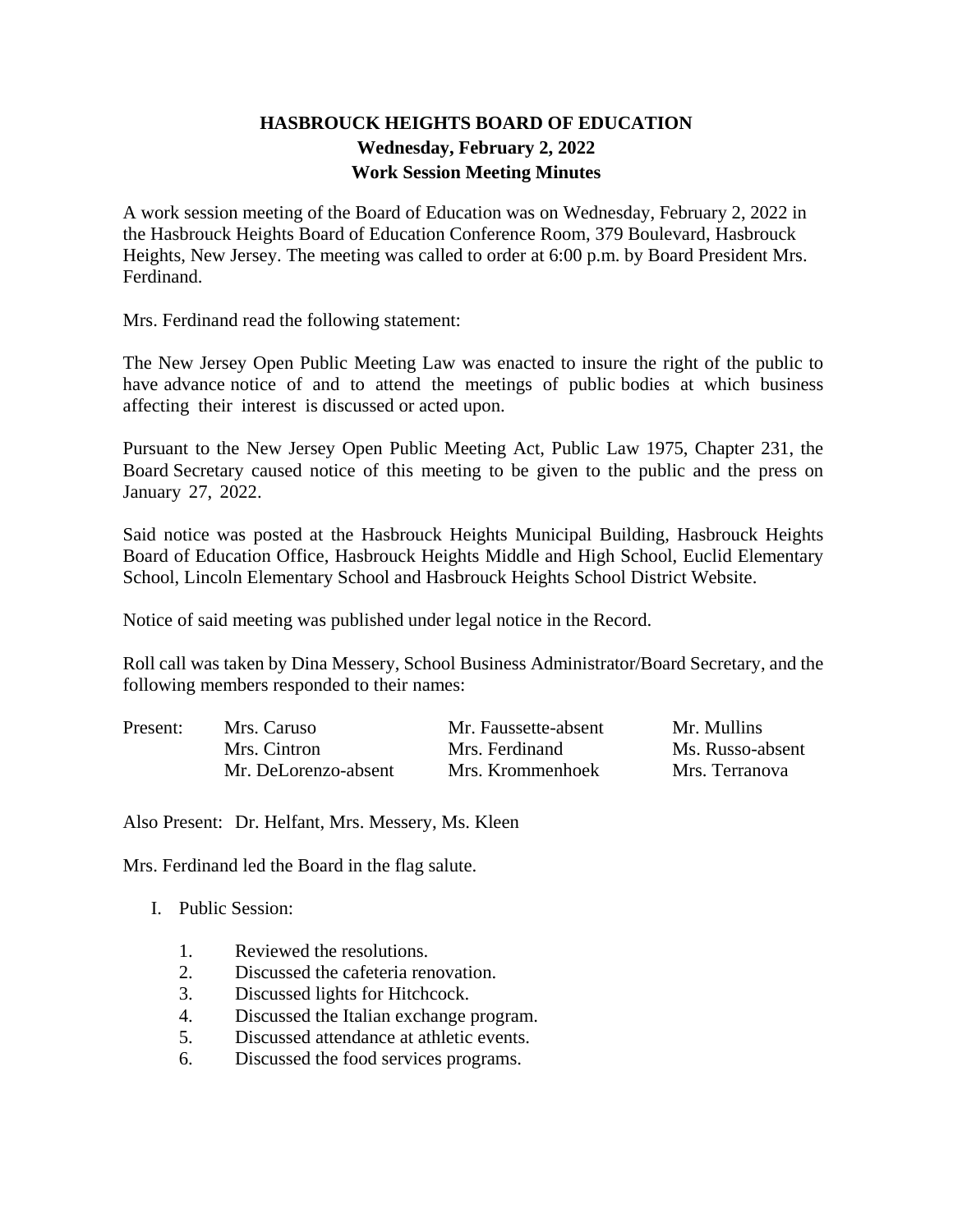## II. Private Session:

The Board went into Private session @ 6:47 pm to discuss HIB, personnel and legal matters.

PS01-01-22 Whereas, in accordance with provisions of the New Jersey Open Public Meetings Act, the Hasbrouck Heights Board of Education wishes to meet in Private Session for the purposes of discussing matters of confidential nature relating to a HIB, personnel and legal matters.

> Now, Therefore Be it Resolved, that the Hasbrouck Heights Board of Education adjourn to private session for the purpose of discussing such matters, and

Be it Further Resolved, that the public be informed of these matters as soon as the need to remain confidential is no longer necessary at a future date to be determined.

Discussion Items:

- A. Personnel: None
- B. Negotiations: None
- C. Property: None
- D. Legal Matters: None
- E. Student/School Matters:
	- a. Monthly HIB report:
		- 1.  $ES 0$  incidents
		- 2.  $LS 0$  incidents
		- $3. MS 0$  incidents
		- 4. HS 3 incidents, 1 investigation
	- b. Monthly Suspension report
		- 1.  $ES 0$  in school, 0 out of school
		- 2.  $LS 0$  in school, 0 out of school
		- 3.  $MS 3$  in school, 2 out of school
		- 4. HS 0 in school, 0 out of school
	- c. Discussed the phonics program.
	- d. Discussed the Recognition Committee.
	- e. Discussed varsity letter and varsity jacket criteria.
	- f. Discussed late student pickup.
	- g. Discussed superintendent/board communication.
	- h. Discussed graduation for middle and high school.
- F. Attorney/Client: None

Returned to public session: 7:25 p.m.